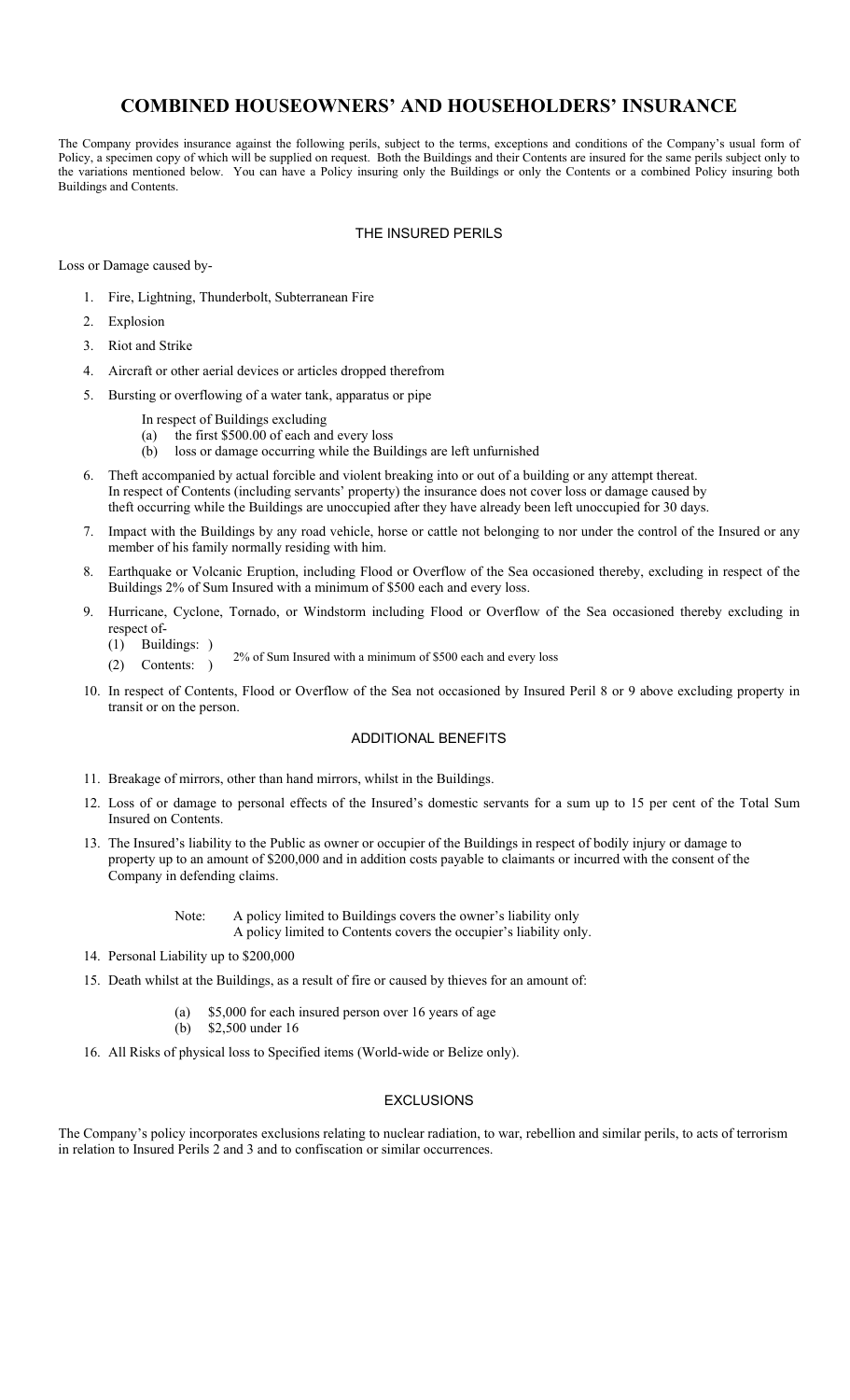#### **PROPOSAL FORM**

#### **(DO NOT LEAVE ANY ANSWERS BLANK – FILL IN "NIL" OR "N/A")**

| <b>BLOCK LETTERS PLEASE</b> |  |  |
|-----------------------------|--|--|
|                             |  |  |
|                             |  |  |
|                             |  |  |
|                             |  |  |
|                             |  |  |
|                             |  |  |

#### THE BUILDINGS and their occupancy

| Please state the nature of your residence (strike out the descriptions which do not apply). (a) Private Dwelling House. (b) Self-<br>1.<br>contained flat with separate entrance exclusively under your control. (c) Rooms not self-contained. |                                                                                                                                     |                                                                                                                                                                                                                                                                                                                                                                                      |  |
|------------------------------------------------------------------------------------------------------------------------------------------------------------------------------------------------------------------------------------------------|-------------------------------------------------------------------------------------------------------------------------------------|--------------------------------------------------------------------------------------------------------------------------------------------------------------------------------------------------------------------------------------------------------------------------------------------------------------------------------------------------------------------------------------|--|
| 2.                                                                                                                                                                                                                                             |                                                                                                                                     |                                                                                                                                                                                                                                                                                                                                                                                      |  |
|                                                                                                                                                                                                                                                |                                                                                                                                     |                                                                                                                                                                                                                                                                                                                                                                                      |  |
| 3.                                                                                                                                                                                                                                             |                                                                                                                                     |                                                                                                                                                                                                                                                                                                                                                                                      |  |
| 4.                                                                                                                                                                                                                                             |                                                                                                                                     |                                                                                                                                                                                                                                                                                                                                                                                      |  |
|                                                                                                                                                                                                                                                |                                                                                                                                     |                                                                                                                                                                                                                                                                                                                                                                                      |  |
| 5 <sub>1</sub>                                                                                                                                                                                                                                 | If any of the buildings to be insured are within 20 feet of any other building, state the distance, type of construction and use of |                                                                                                                                                                                                                                                                                                                                                                                      |  |
| 6.                                                                                                                                                                                                                                             |                                                                                                                                     |                                                                                                                                                                                                                                                                                                                                                                                      |  |
| 7.                                                                                                                                                                                                                                             | Is the dwelling occupied solely by you and your family and servants? If not state number of other tenants, lodgers, boarders or     |                                                                                                                                                                                                                                                                                                                                                                                      |  |
| 8.                                                                                                                                                                                                                                             |                                                                                                                                     |                                                                                                                                                                                                                                                                                                                                                                                      |  |
| 9.                                                                                                                                                                                                                                             |                                                                                                                                     | (a) For how many days (whether consecutive or not) is the dwelling likely to be left without an inhabitant during one year?                                                                                                                                                                                                                                                          |  |
|                                                                                                                                                                                                                                                | the Company.                                                                                                                        | (b) State as a number of days, the longest <i>continuous</i> period in any one year during which the dwelling is likely to be left<br>Note: Attention is drawn to a proviso in the Policy that cover against Theft will be suspended for any period or periods<br>in excess of 30 days during which the dwelling be left without an inhabitant therein unless specially agreed to by |  |
|                                                                                                                                                                                                                                                | 10. Does any party have a legal interest in any of the above Property that should be specified under this Policy?                   |                                                                                                                                                                                                                                                                                                                                                                                      |  |
|                                                                                                                                                                                                                                                | 11. Is there any profession, business or trade carried on in the dwelling or in any portion of the premises of which the dwelling   |                                                                                                                                                                                                                                                                                                                                                                                      |  |
|                                                                                                                                                                                                                                                |                                                                                                                                     |                                                                                                                                                                                                                                                                                                                                                                                      |  |
|                                                                                                                                                                                                                                                | PREVIOUS INSURANCE AND LOSSES                                                                                                       |                                                                                                                                                                                                                                                                                                                                                                                      |  |
|                                                                                                                                                                                                                                                |                                                                                                                                     | 12. Have you any other policies in force covering any of the perils to be insured against? If so, please give particulars                                                                                                                                                                                                                                                            |  |
|                                                                                                                                                                                                                                                |                                                                                                                                     |                                                                                                                                                                                                                                                                                                                                                                                      |  |
|                                                                                                                                                                                                                                                | 14. Has any Company or Insurer, in respect of any of the perils to which the proposal applies:-                                     |                                                                                                                                                                                                                                                                                                                                                                                      |  |
|                                                                                                                                                                                                                                                |                                                                                                                                     |                                                                                                                                                                                                                                                                                                                                                                                      |  |
|                                                                                                                                                                                                                                                |                                                                                                                                     |                                                                                                                                                                                                                                                                                                                                                                                      |  |
|                                                                                                                                                                                                                                                | (c)                                                                                                                                 |                                                                                                                                                                                                                                                                                                                                                                                      |  |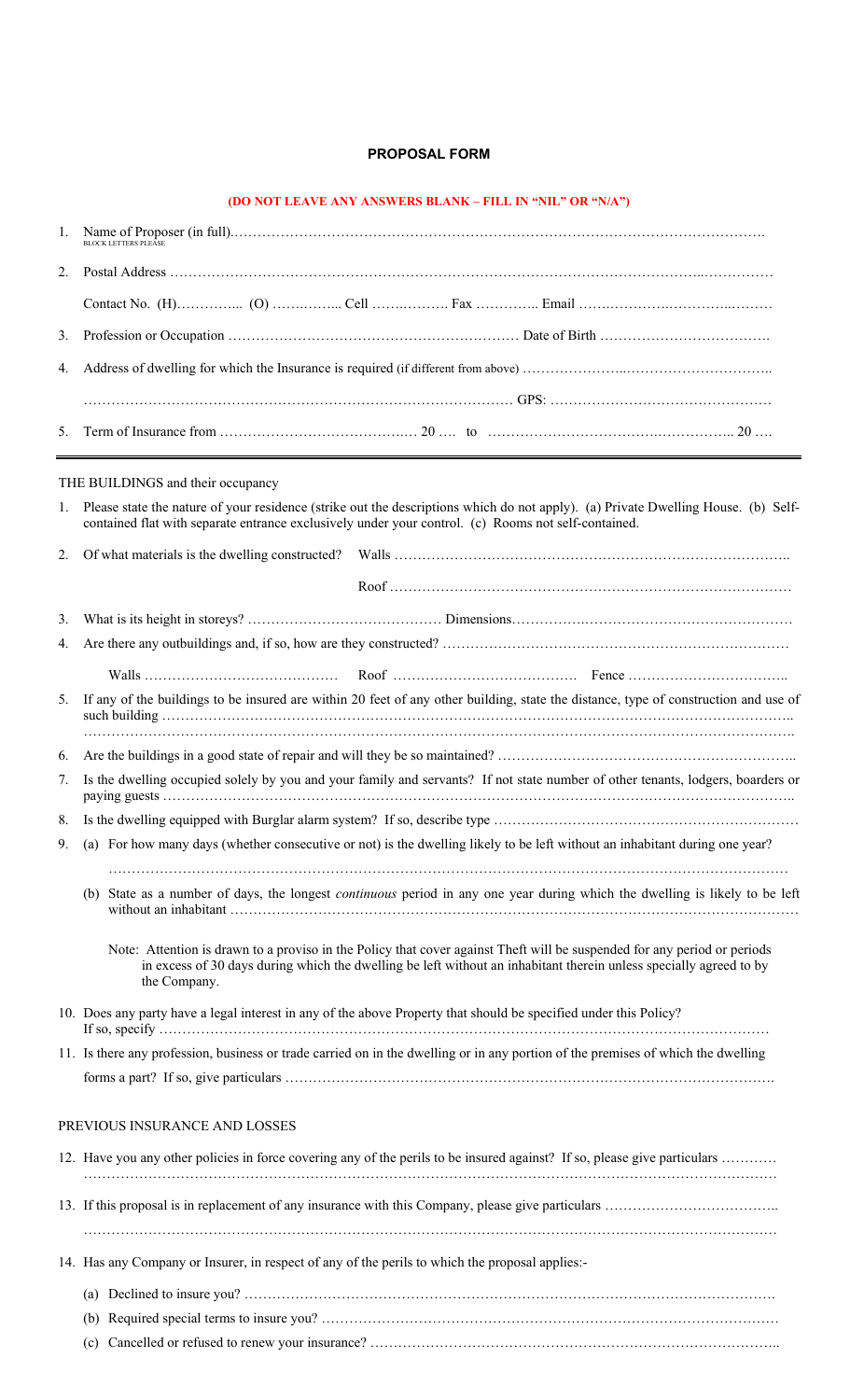(d) Increased your premium or renewal? ………………………………………………………………………………………. If so, full particulars …………………………………………………………………………………………………………….. …………………………………………………………………………………………………………………………………….

15. Have the Buildings and/or Contents suffered damage by storm, tempest or flood during the past five years?

| 16. Have you ever sustained loss from any of the perils (other than those referred to in question 13 above) to which the insurance is |
|---------------------------------------------------------------------------------------------------------------------------------------|
|                                                                                                                                       |

#### THE PROPERTY TO BE INSURED

Note: The SUM TO BE INSURED must represent the FULL VALUE of the property, the Proposer being required to sign a declaration to that effect below. The insurance will be subject to average, which means that if at the time of loss or damage the sum insured is less than the full value of the property insured, the amount payable is proportionately reduced.

|     |                                                                                                                                                                                                                                                                                                                    | <b>SUM INSURED</b>       |
|-----|--------------------------------------------------------------------------------------------------------------------------------------------------------------------------------------------------------------------------------------------------------------------------------------------------------------------|--------------------------|
|     | 17. Amount of insurance required:                                                                                                                                                                                                                                                                                  |                          |
| (a) | On building including Landlord's fixtures and fittings<br>therein or thereon                                                                                                                                                                                                                                       | (a)                      |
|     | (b) Furniture, Household Goods and Personal Effects<br>(except as aftermentioned) the property of the<br>Proposer or any members of the Proposer's<br>family normally residing with the Proposer and<br>Fixtures and Fittings which are the Proposer's<br>own or for which the Proposer is legally<br>responsible. | (b)<br>(c)<br>(d)<br>(e) |
| (c) | Pictures/paintings/collections/jewellery<br>(Please list values separately)                                                                                                                                                                                                                                        | (f)                      |
| (d) | On loss of rent or alternative accommodation                                                                                                                                                                                                                                                                       |                          |
| (e) | Any other (e.g. fence, other structures)                                                                                                                                                                                                                                                                           |                          |
| (f) | Items under all Risks section (e.g. Mobile Phones.<br>Cameras, Jewellery)                                                                                                                                                                                                                                          |                          |
|     | Note each item must be fully described with I.D./<br>serial numbers if applicable, and sum insured                                                                                                                                                                                                                 |                          |

Note 1. The amount of insurance on Platinum, Gold and Silver Articles, Jewellery, Paintings, Works of Art, Collections and Furs is limited to 10% of the Total Sum Insured on Contents unless the value thereof is stated and additional premium paid. If the said value exceeds the proportion mentioned, please state the total value of such property.

Note 2. The insurance on Contents does not cover any part of the structure or ceilings of the Buildings, wall papers and the like, external television and radio antennae, aerials, aerial fittings, masts and towers nor any property to be insured under Buildings, nor does it cover property more specifically insured under another policy or, unless specially mentioned, Deeds, Bonds, Bills of Exchange, Promissory Notes, Cheques, Travellers' Cheques, Securities for Money, Stamps, Documents of any kind, Cash, Currency Notes, Manuscripts, Medals, Coins, Pedal Cycles, Motor Vehicles and Accessories or Livestock.

#### DECLARATION

I/we declare that to the best of my/our knowledge and belief, the information provided in connection with this proposal, whether in my/our own hand or not, is true and I/we have not withheld any material facts. I/we understand that non-disclosure or misrepresentation of a material fact will enable insurers to void the insurance. A material fact is one likely to influence acceptance or assessment of this proposal by underwriters. If you are in any doubt as to what constitutes a material fact, you should consult your insurance broker. I/we understand that signing this proposal does not bind the Proposer to complete the insurance, but agree that should a contract of insurance be concluded, this proposal and the statements made therein shall form the basis of the contract.

I also declare that THE TOTAL SUMS INSURED REPRESENT NOT LESS THAN THE FULL VALUE OF THE PROPERTY, as above mentioned.

Date ……………………………………………………. Signature of Proposer ………………………………………………………

| <b>FOR OFFICE USE ONLY</b> |          |  |  |  |
|----------------------------|----------|--|--|--|
| Policy No.                 | Premium. |  |  |  |
| Customer No.               | Remarks: |  |  |  |
| Excess.                    |          |  |  |  |
| Agency                     |          |  |  |  |